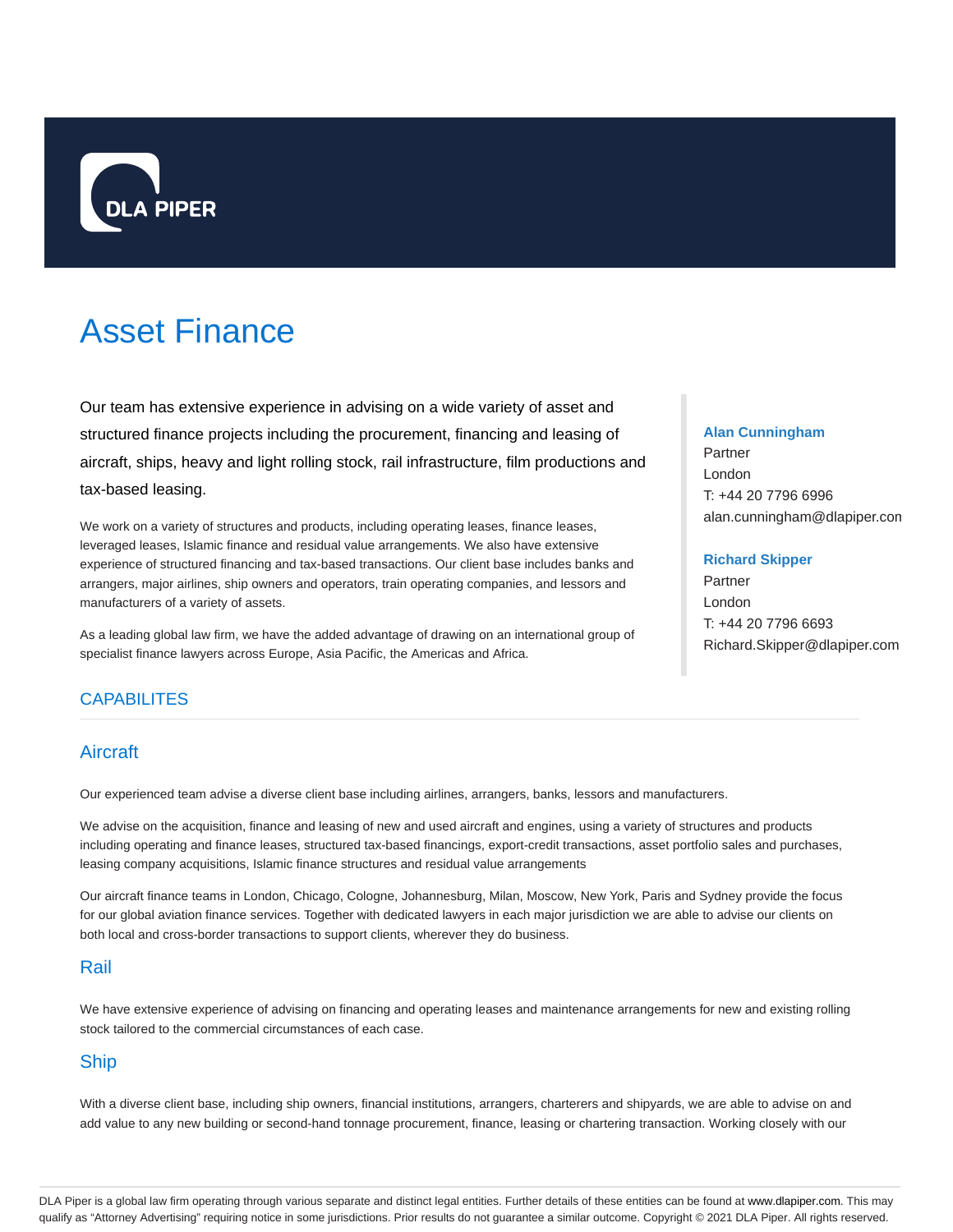colleagues in our tax and global marine departments, we offer clients a comprehensive marine service wherever they do business.

We advise on the acquisition, finance and leasing of new buildings and second-hand tonnage, using a variety of structures ranging from outright debt financing to tax and structured finance products.

#### **EXPERIENCE**

## Aircraft

- Representing a Middle Eastern carrier on a programme of US Eximbank guaranteed Capital Markets take outs of commercial loans supported by US Eximbank.
- Representing Export Development Canada, SMBC, DVB, HSBC, Deutsche Bank, Standard Bank and HSH Nordbank on a variety of PDP and long term debt aircraft and engine financings.
- Representing MC Aviation Partners, Mitsubishi UFJ Lease, SMBC Aviation Capital, AerCap and Fuyo General Lease on a variety of aircraft portfolio transactions and aircraft operating lease transactions.
- Representing Emirates, Etihad, Gulf Air, Oman Air, CSA Czech, Virgin Atlantic and South African Airways on their fleet acquisition and renewal programmes with Airbus and Boeing and/or the subsequent financing and leasing of those aircraft.

#### Rail

- Representing Eversholt Rail on a variety of leasing, financing and franchising matters.
- Representing a European rolling stock lessor on variety of leasing, financing and asset disposal matters.
- Representing a new sub Saharan rolling stock lessor.

## Ship/Onshore

- Acting for the lenders on the syndicated financing of 3 seismic vessels.
- Acting for the borrower in connection with the export credit financing of an oil rig.
- Representing a number of ship owner/operators in tax arbitrage refinancings.
- Representing the lenders on a variety of financings for bulk carriers, RoRo vessels, VLCC's, petro chemical tankers and tug boats.

#### **General**

- Representing a UK retailer on a £100 million tax based leasing product involving all equipment, plant and in-store fixtures for a 5 year period.
- Acting for a UK clearing bank on the provision of a £10 million HP facility in relation to vehicles, construction and maintenance equipment for a UK listed company.
- Advising a leading asset finance provider on a £10 million vehicle funding line for a North West based contract hire provider, including an analysis of the underlying sub-lease agreements.
- Acting for a specialist corporate asset finance division of a UK funder on operating lease facilities to two leading bus and coach operators.
- Acting for a multi-national telecoms business on its vendor financing programme to its corporate client base.

#### **NEWS**